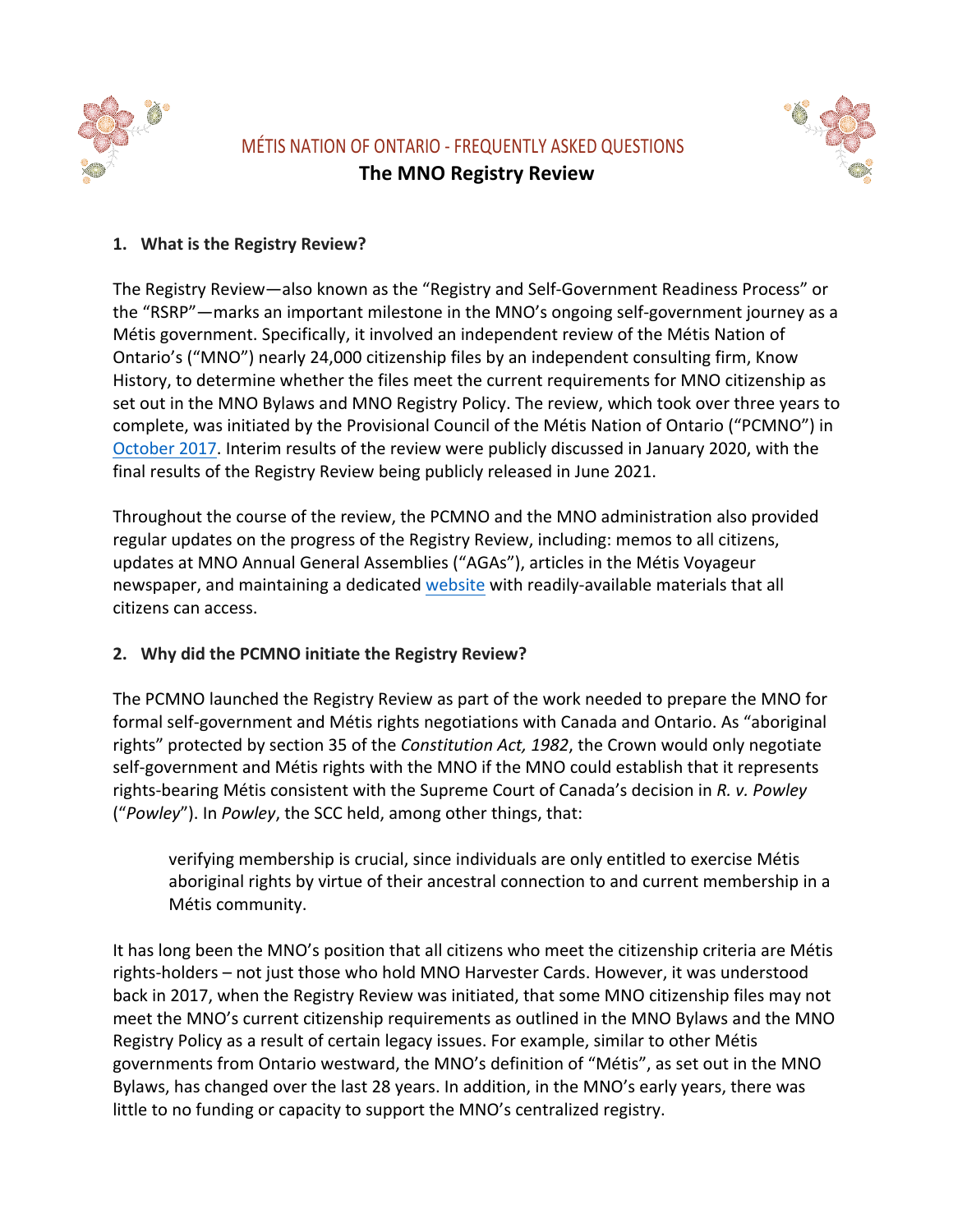Building off of the momentum of several years of previous work to refine and strengthen the MNO registry system, the Registry Review was an effort to identify and address these outstanding legacy issues head on, in a transparent and accountable manner.

### **3.** What criteria did the independent reviewer use in the Registry Review?

In reviewing each citizenship file, the independent reviewer, Know History, applied the following four criteria for MNO citizenship as outlined in the MNO Registry Policy:

- i. Self-Identification as Métis (i.e., proof that an individual self-identifies as Métis by way of signing the MNO Oath of Allegiance);
- ii. Proof of Historic Métis Nation Ancestry (i.e., establishing an ancestral connection to a Métis Ancestor as described in the MNO Registry Policy);
- iii. Distinct from other Aboriginal Peoples (i.e., not registered with another Aboriginal nation or on another Aboriginal list); and
- iv. Accepted by the Métis Nation (i.e., completion of the MNO citizenship registration process).

The above criteria aligns with the National Definition of Métis approved by the Métis governments that form the Métis National Council, the Supreme Court of Canada's direction in Powley as well as the MNO's assertions with respect to the Métis citizens and communities it represents in Ontario.

# **4.** Why are the results of the Registry Review significant?

As a result of the Registry Review, the MNO now has further clarity around: *who* exactly the MNO represents and *where* those citizens ancestrally connect to. That is, the Registry Review confirms that the MNO represents verified section 35 rights-holders who ancestrally connect to all seven of the Historic Métis Communities in Ontario, as well as to other parts of the Historic Métis Nation Homeland west of Ontario. The results of the review also further confirm the credibility, reliability, and legitimacy of the MNO's centralized Métis citizenship registry as an objectively-verifiable registration system based on the application of stringent criteria.

### **5.** Hasn't the credibility of the MNO Registry system already been confirmed through previous independent reviews and audits?

The MNO Registry—which was created in 1994 "to identify and register Métis citizens and harvesters who are eligible rights holders in the province of Ontario"—has undergone several independent reviews and audits since its creation. For example, the *Métis Nation Registry Operations*—which are national standards to govern Métis registries co-developed by Canada, the MNO, and other Métis governments in 2015—provide that the MNO Registry will be audited every three years. The MNO understands that these audits are critical as they provide third-party confirmation that the MNO Registry is objectively-verifiable and consistent with the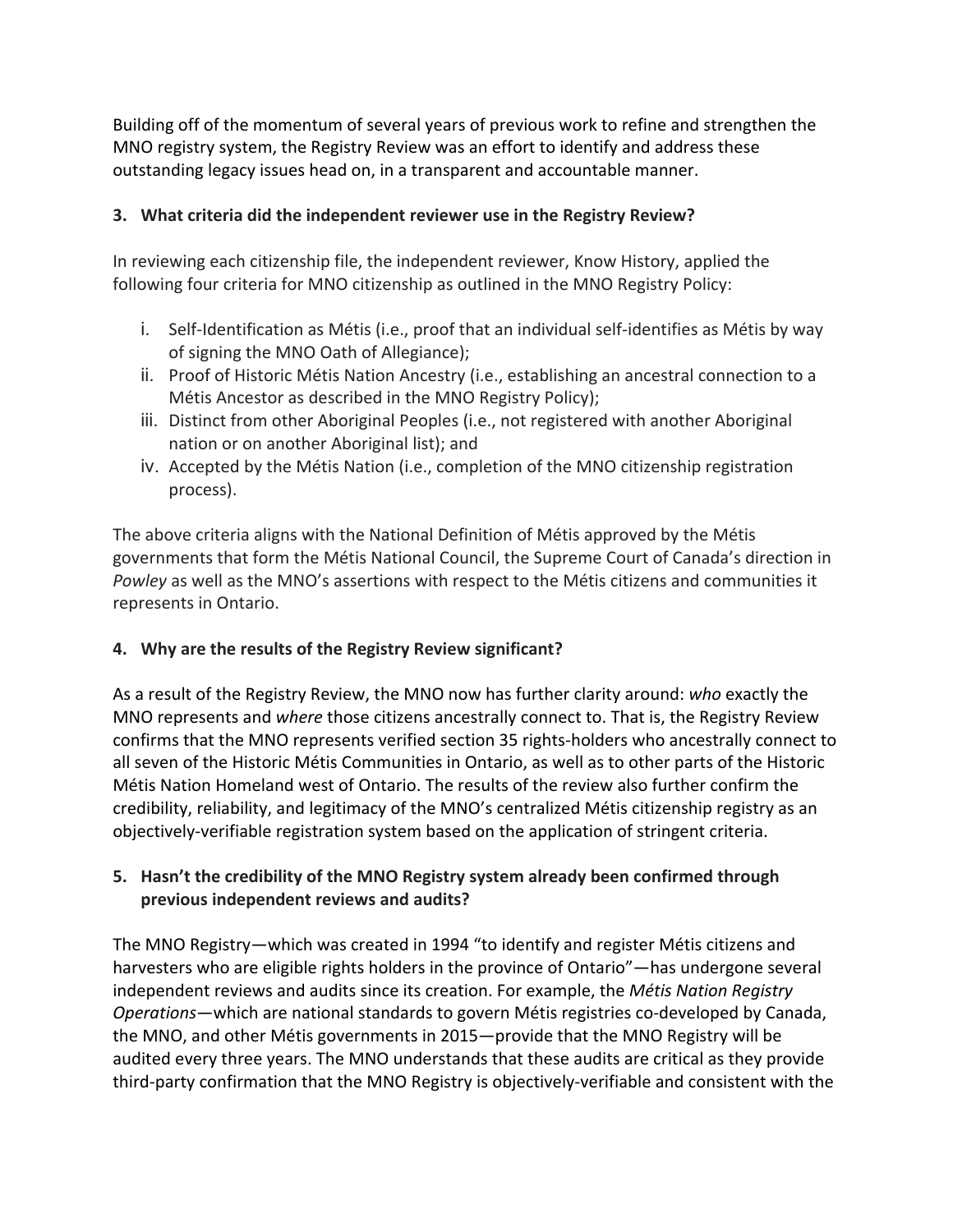SCC's direction in *Powley*, allowing the Crown to rely on the MNO Registry for the purposes of identifying Métis section 35 rights-holders (e.g., for the purposes of harvesting).

The most recent federal audit of the MNO Registry was conducted in 2017 by an independent auditor selected by Canada (i.e., BDO). This 2017 audit concluded that:

the current MNO registry application process as it presently operates reflects the *Powley* decision, demonstrates objective verification for citizenship and is maintained with care and in a professional manner.

The MNO Registry, namely the MNO Harvester Card System, also underwent an objective and independent provincial review (known as the "Independent Review") around this same time, with the final results being released in 2018. The Independent Review—which was motivated by a commitment made in the MNO-Ontario interim harvesting agreement and conducted by independent consulting firm, InterGroup Consultants—concluded that: 100% of the 88 Métis Family Lines submitted by the MNO were "verified" as being part of Historic Métis Communities, and that 100% of the randomly-selected 328 Harvester Card files were "verified" as meeting the criteria set out in *Powley*. This work paved the way for the MNO and Ontario to negotiate and sign a new *Framework Agreement on Métis Harvesting* in April 2018, which removed the Harvester Card cap under the pervious interim agreement.

### 6. What's the difference between "Complete," "Missing Documentation," and "Incomplete" **files?**

During the Registry Review, citizenship files were designated as either: "Complete" (meaning they contained all the documents needed to demonstrate a genealogical connection to a Métis Ancestor and a signed MNO Oath of Allegiance), "Missing Documentation" (meaning they included documented proof of a Métis Ancestor but needed additional documentation to support genealogical connection(s) or, in some cases, were only missing a signed MNO Oath of Allegiance), or "Incomplete" (meaning they lacked a historic document of any records evidencing an ancestral connection to a Métis ancestor as defined by the MNO Registry Policy).

Citizens with "Complete" files were issued a new MNO citizenship card and were also provided with information about which of the seven identified Historic Métis Communities in Ontario they connect to, or where their Métis Ancestor was documented in the Historic Métis Nation Homeland. Citizens with "Missing Documentation" or "Incomplete" files were provided with notice of the documentation needed to complete their files, information on how to submit such documentation for re-assessment, and contact information and resources to assist citizens with any questions. All citizens were advised of the status of their file by letter.

# **7.** What are the key findings from the Registry Review?

Of the 23,978 MNO citizenship files reviewed during the Registry Review, the final report concluded that: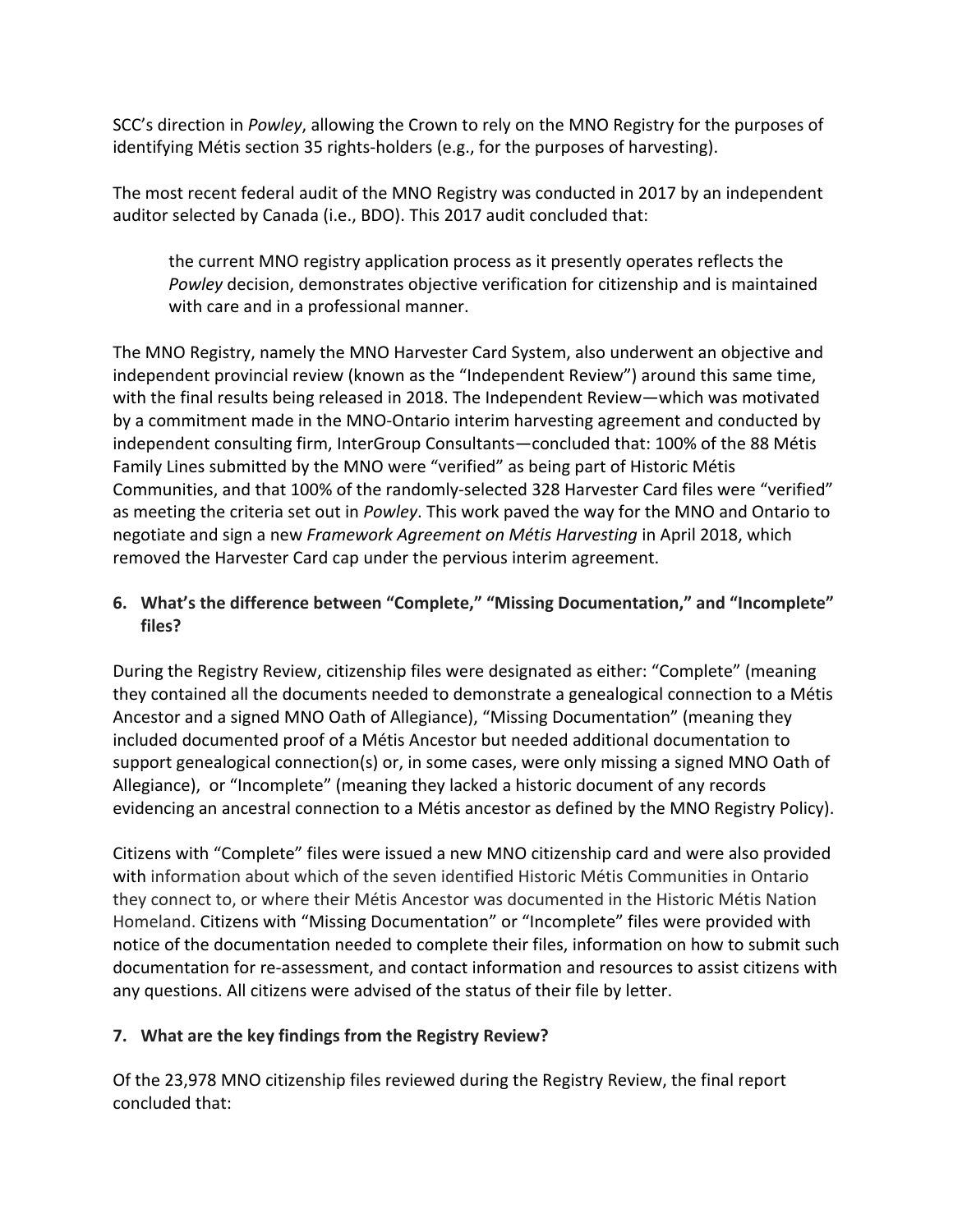- A total of 71% of all MNO citizenship files (17,014 MNO citizens) were confirmed as having "Complete" citizenship files (i.e., their file included all the necessary documentation required to meet the MNO's current definition for citizenship and the MNO Registry Policy).
- Another 1.4% of MNO citizenship files (330 MNO citizens) could "Complete" their file if they signed the MNO's required Oath of Allegiance, and another 4.7% (1,132 MNO citizens) could "Complete" their file simply by providing missing genealogical documents. If these outstanding requirements were met, a total of 77% of MNO citizenship files (18,476 MNO **citizens) would be confirmed as "Complete".**
- A total of 22.5% of current MNO citizenship files (5,402 MNO citizens) were determined to have "Incomplete" files.
- As a part of the review, 1,061 MNO citizens' files were determined to be inactive because of death, suspension, or withdrawal and were removed from the MNO Registry. At the end of the review, less than 1% of files reviewed remained "In Process".
- Of the MNO citizenship files that are "Complete" (17,014 MNO citizens), based on the primary documents provided to the MNO Registry, these files demonstrate the following:
	- $\circ$  A total of 23% of the MNO's citizenship (3,904 MNO citizens) ancestrally connect to Métis communities in western Canada through Métis Scrip (2,470 MNO citizens), Métis land grants issued under the *Manitoba Act, 1870* (768 MNO citizens), or other historical documentation from 1901 or earlier (666 MNO citizens). A total of 9% of the MNO's citizenship (1,522 MNO citizens) ancestrally connect to the historic Métis community in Northwestern Ontario, with 884 MNO citizens being descendants of the "Halfbreeds of Rainy Lake and River" who collectively adhered as a Métis community to Treaty 3 in 1875 and another 638 MNO citizens ancestrally connecting to other historic Métis families and settlements in the region.
	- $\circ$  A total of 49% of the MNO's citizenship (8,332 MNO citizens) ancestrally connect to the Great Lakes Métis community that was recognized by the Supreme Court of Canada in *Powley*. This community includes well-known Métis populations and settlements at Fort William (present day Thunder Bay), Michipicoten, Sault Ste. Marie, Killarney, and Georgian Bay/Penetanguishene.
	- $\circ$  A total of 6% of the MNO's citizenship (1,045 MNO citizens) ancestrally connect to the historic Métis community in the Abitibi-Temiscamingue region.
	- $\circ$  A total of 13% of the MNO's citizenship (2,211 MNO citizens) ancestrally connect to the historic Métis community in the Mattawa region.
- Collectively, the MNO's citizens with "Complete" files can be broken down as having a Métis Ancestor from Western Canada (23%), Northwestern Ontario (9%), the Upper Great Lakes Region (49%), and Northeastern Ontario (19%).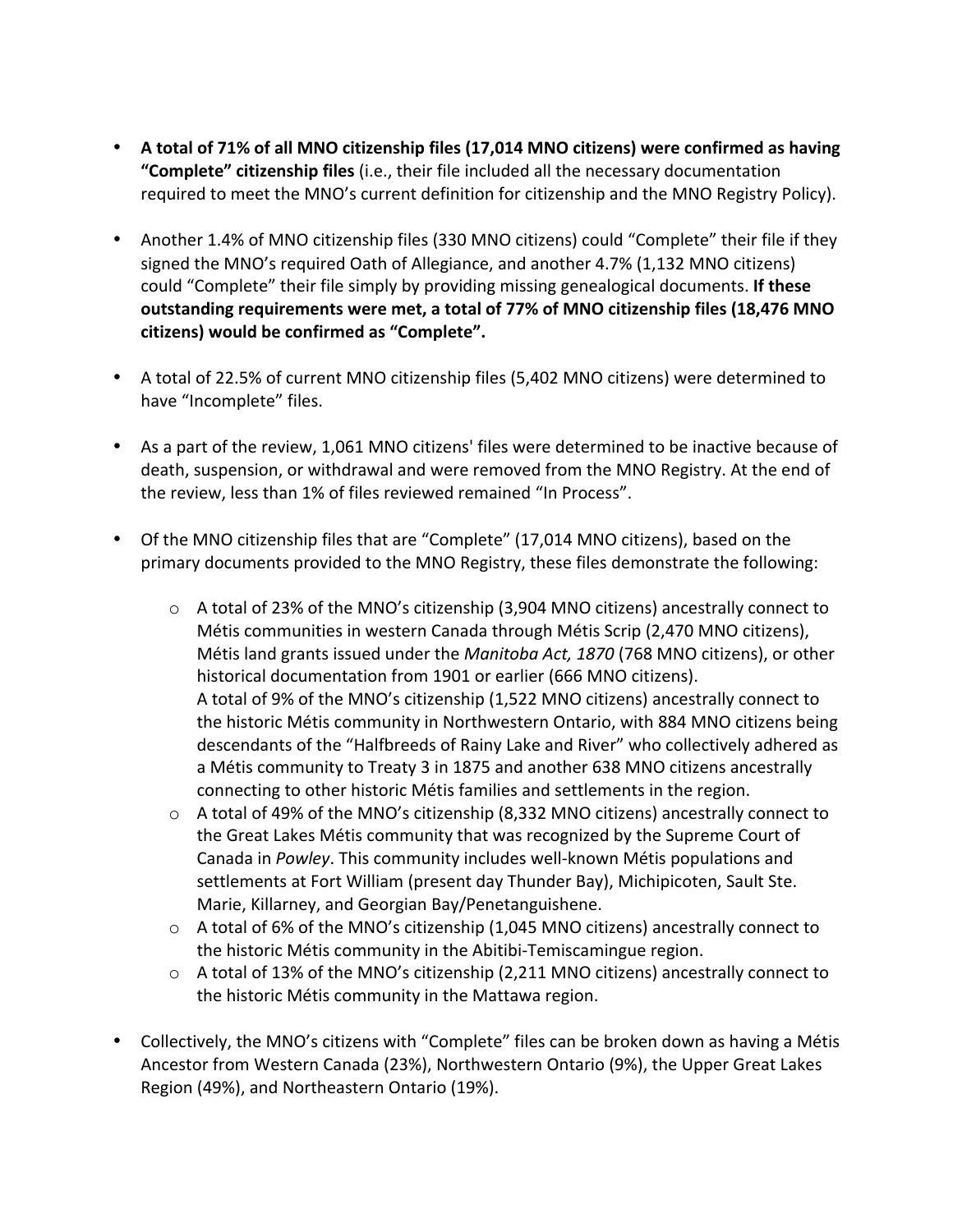- In addition, many of the MNO's citizens with "Complete" files have Métis Ancestors from two or more Métis communities within Ontario. For example, of the 17,014 MNO citizens with "Complete" citizenship files, 13,110 trace to one Ontario Métis community, with approximately 39% (5,082 MNO citizens) of that number ancestrally connecting to two or more historic Métis communities in Ontario.
- Additional research will be undertaken in the future in order to assess further ancestral connections between historic Métis communities in Ontario as well as with those in Western Canada.

#### **8.** My file was designated as "Missing Documentation" or "Incomplete." Is it possible for me to complete my file and, if so, how and by when do I need to do this?

As noted above, as part of the review process, citizens with "Missing Documentation" or "Incomplete" files were provided with a letter notifying them of results of their file review, the documentation needed to complete their file, information on how to submit such documentation for re-assessment, and contact information and resources to assist with any questions. As such, it is possible for citizens to complete their files by providing the necessary documentation to the MNO Registry as outlined in their assessment letter. Re-assessment requests are ongoing.

In 2017, when the PCMNO initiated the Registry Review, it directed that citizens be "provided a fair and reasonable amount of time to provide the necessary documentation to the MNO Registry." The timeline for doing so has yet to be determined, but may be discussed during the MNO's province-wide consultations with all MNO citizens (as discussed below). In the meantime, the MNO continues to encourage citizens to complete their files as soon as possible.

# **9. Did citizens with "Missing Documentation" or "Incomplete" files lose their MNO citizenship?**

No. All citizens—regardless of whether their MNO citizenship files have been designated as "Complete," "Missing Documentation," or "Incomplete"—continue to be MNO citizens. The Registry Review—as an internal, administrative process that assessed the completeness of all MNO citizenship files based on the MNO's current citizenship requirements—does not and cannot, on its own, change the fact of whether someone is an MNO citizen. This is because citizens (i.e., currently members of the MNO Secretariat) can only be removed in accordance with the MNO Bylaws, which currently do not authorize the removal of MNO citizens by reason of a "Missing Documentation" or "Incomplete" file designation. Future steps, however, may be determined through the MNO's province-wide consultations with all MNO citizens (as discussed below).